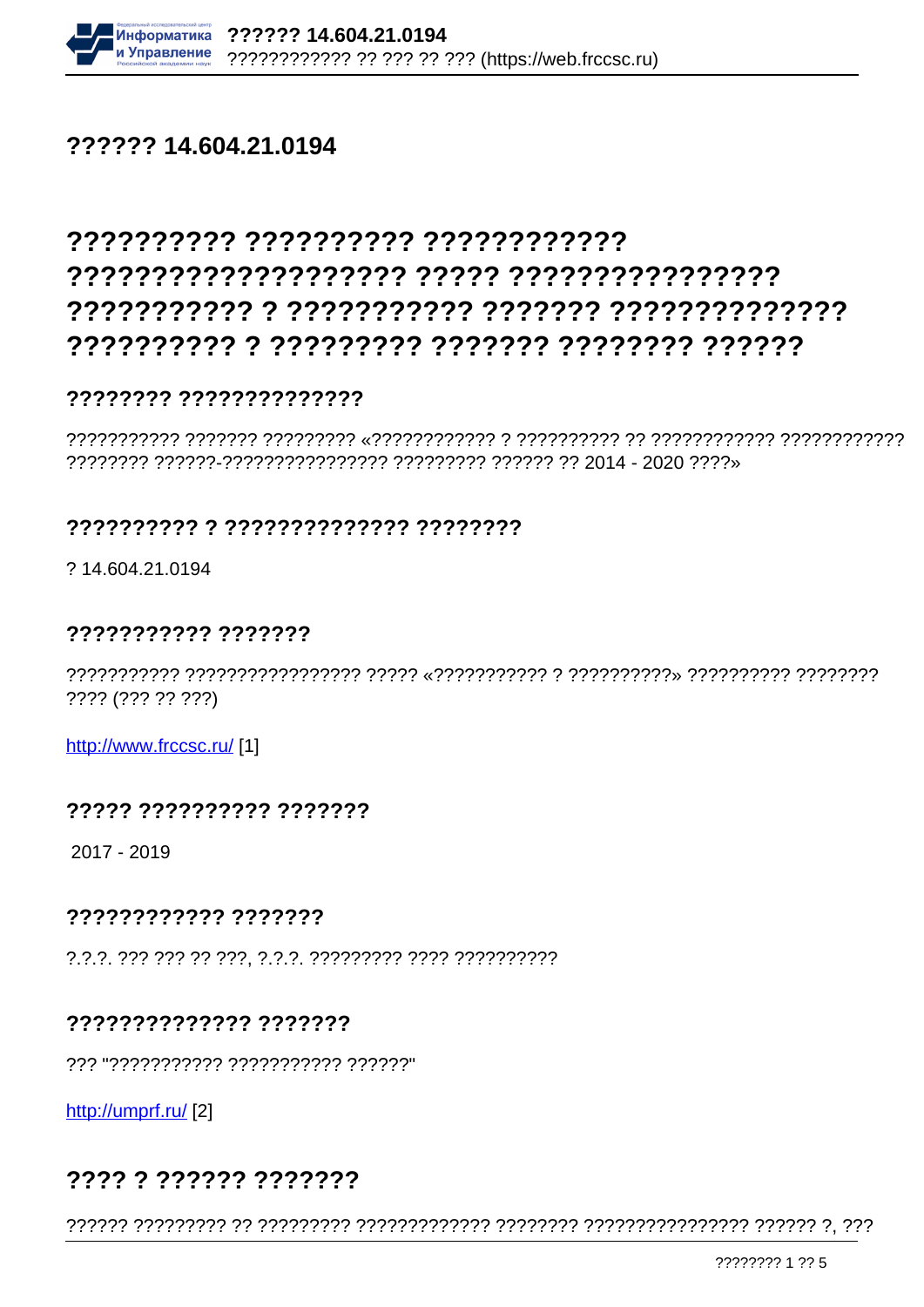

#### $???? ???$

- $? ? ? ? ? ? ? ? ? ? ? ?$
- 
- $2222222$
- 
- 
- ???????????? ????????
- ?????????????? ???????????? ????????
- ???????????????? ???????????
- 

?????????? ???????? ??????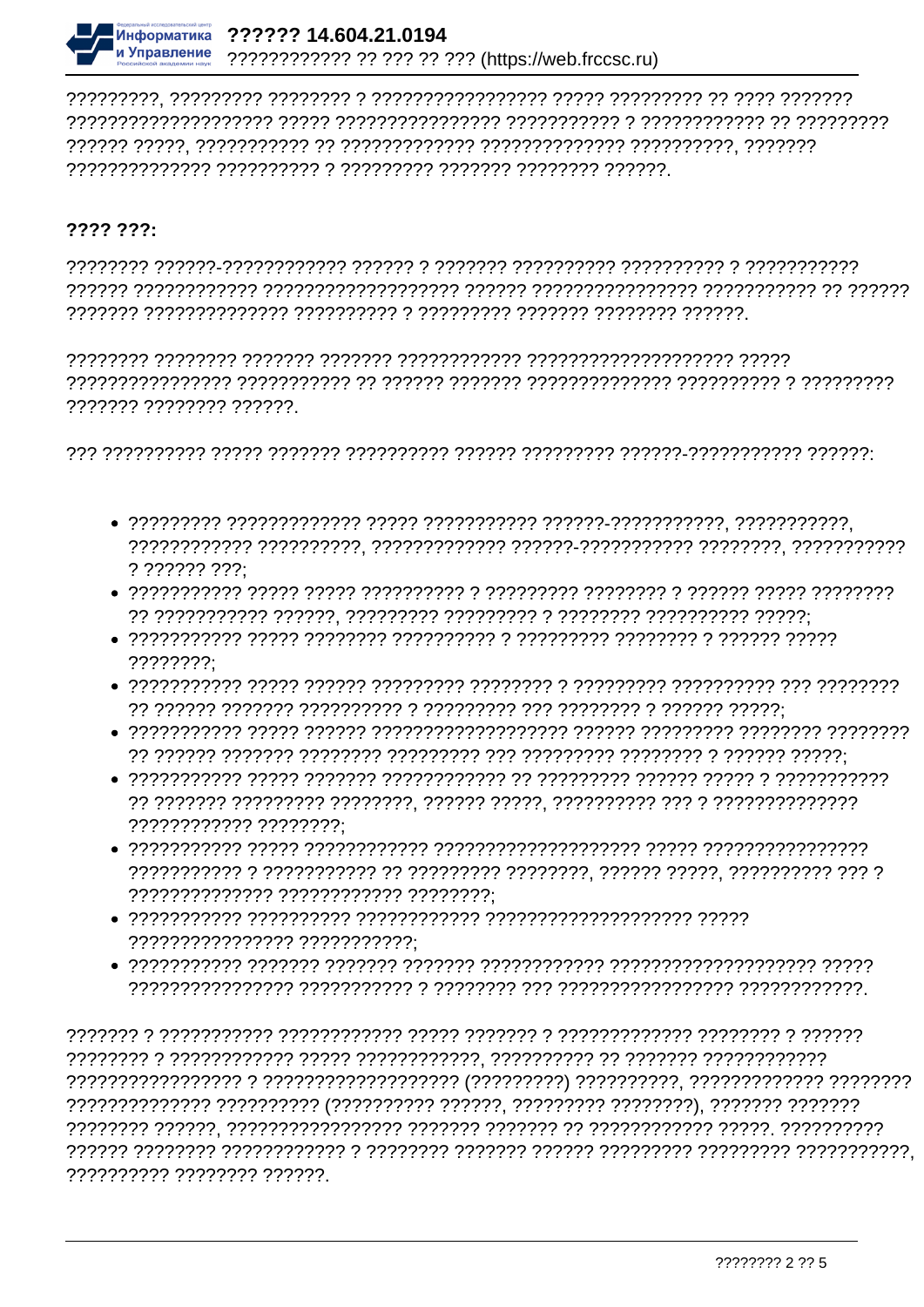

## ???????? ???????? ?????????? ???????

- ?? ??????????? ??????, ????????? mHealth ? ???????? ????????? ?????.
- , דרד דרדרדרדרדרדר דרדרדר רדרדר דרדרד דרדרדר רדרדרדר רדר דרדרדרדרדר ד דרדרדרדרדר , דרדרדרדר דרדרדרדרד דרדרדרד דרדרדרד דרדרדרדרדרדר דרדרדרדרדרד דרדרדרד דרדרדרדר ????????
- 
- 
- 7777777777777777 777777777777

## ???????? ? ???? ?????????? ???????

, רדר דרדרד דרדרדרדרדרדרד דרדרדרדרדרדר דרדרדרדרדרדרדרדרדר – דרדרדר דרדרד דרדרדר דרדר 

??????? ?????????? ????? ???????? ?????

- - , הררררר ררררדר דרך הררכון רב הררכורר ררכור ררכור ר 17777777 7777777777 77777
	-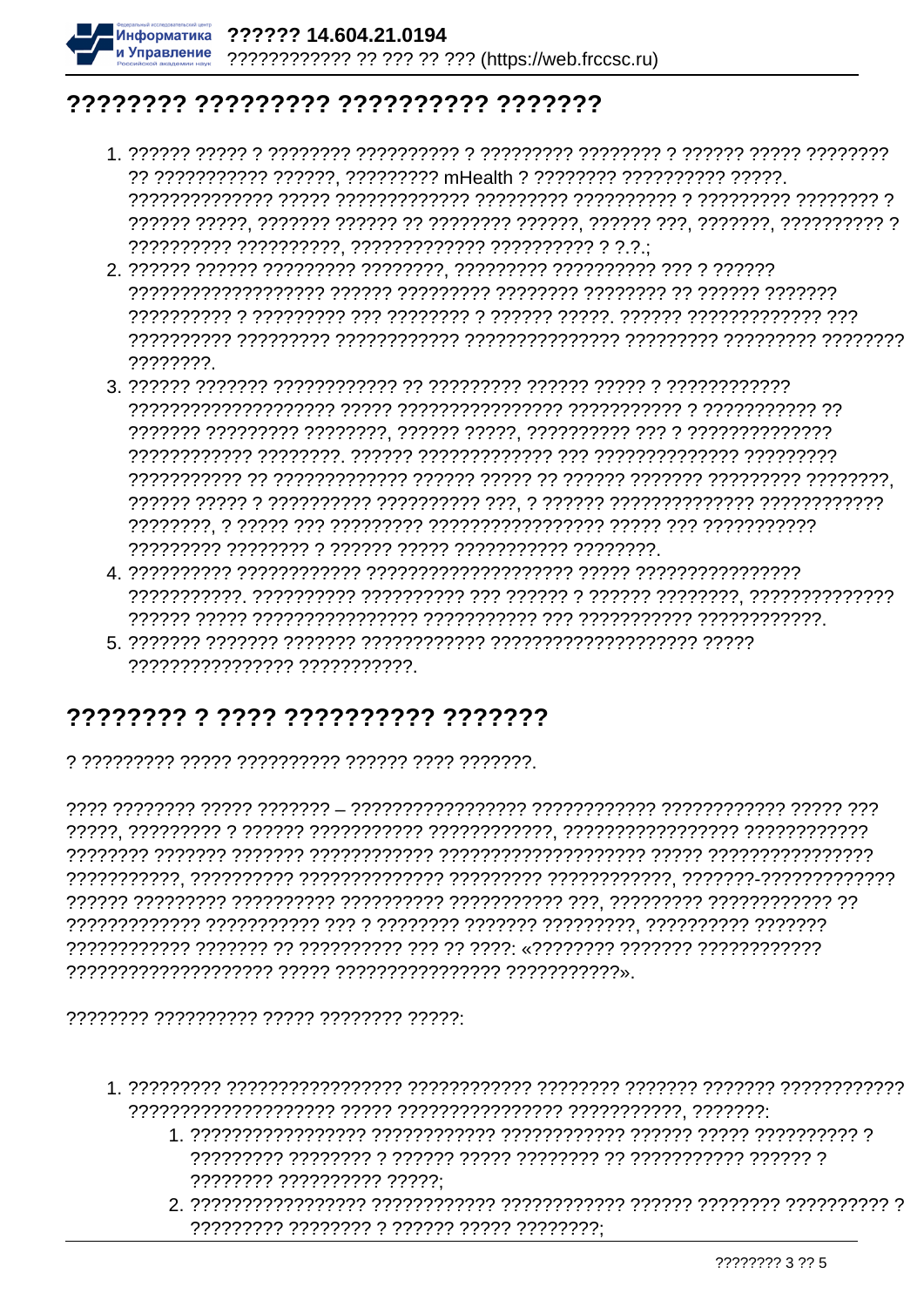Информатика и Управление

???????????? ?? ??? ?? ??? (https://web.frccsc.ru)

- ? ????????? ??? ???????? ? ?????? ?????
- 
- 
- 
- 
- 
- 
- 
- 
- 
- 7777777777777777 777777777777
- 
- ??????????????
- 
- 
- ??????????? ???????